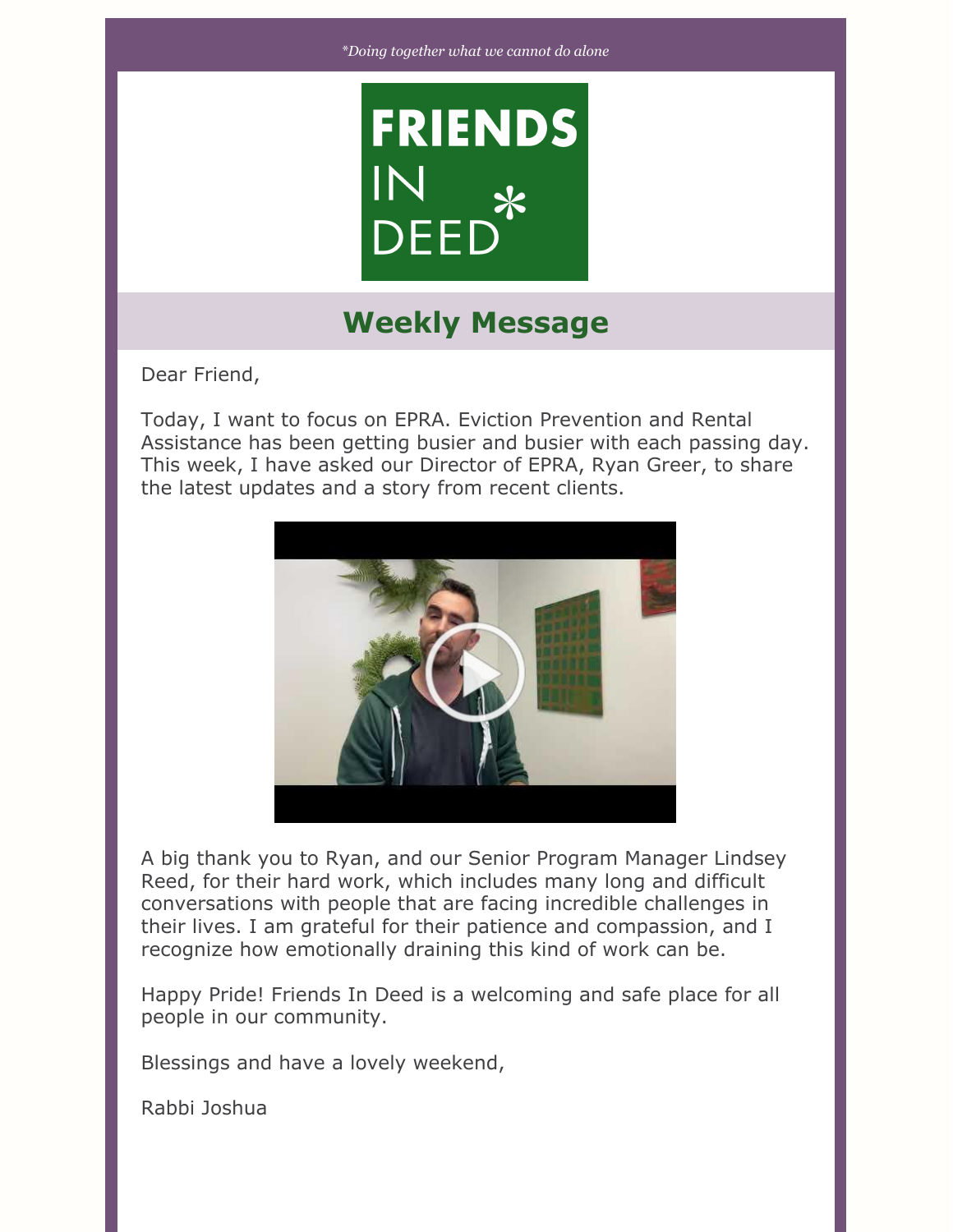

# **We can only operate with your help!**

**[Donate](https://friendsindeedpas.org/fid/donate/) today**

**Join the Legacy [Society](https://friendsindeedpas.org/fid/legacy-society/)**



**Our Food Pantry is in** need of adult volunteers to fill regular shifts.

**Visit** friendsindeedpas.org for full details.

# volunteers needed

*The Food Pantry is looking for regular, weekly, or bi-weekly volunteers to help on our food distribution days – Tuesdays, Wednesdays, and Thursdays. These volunteer shifts are for adults only. Click [here](https://friendsindeedpas.org/volunteer-at-friends-in-deed/) for more details.*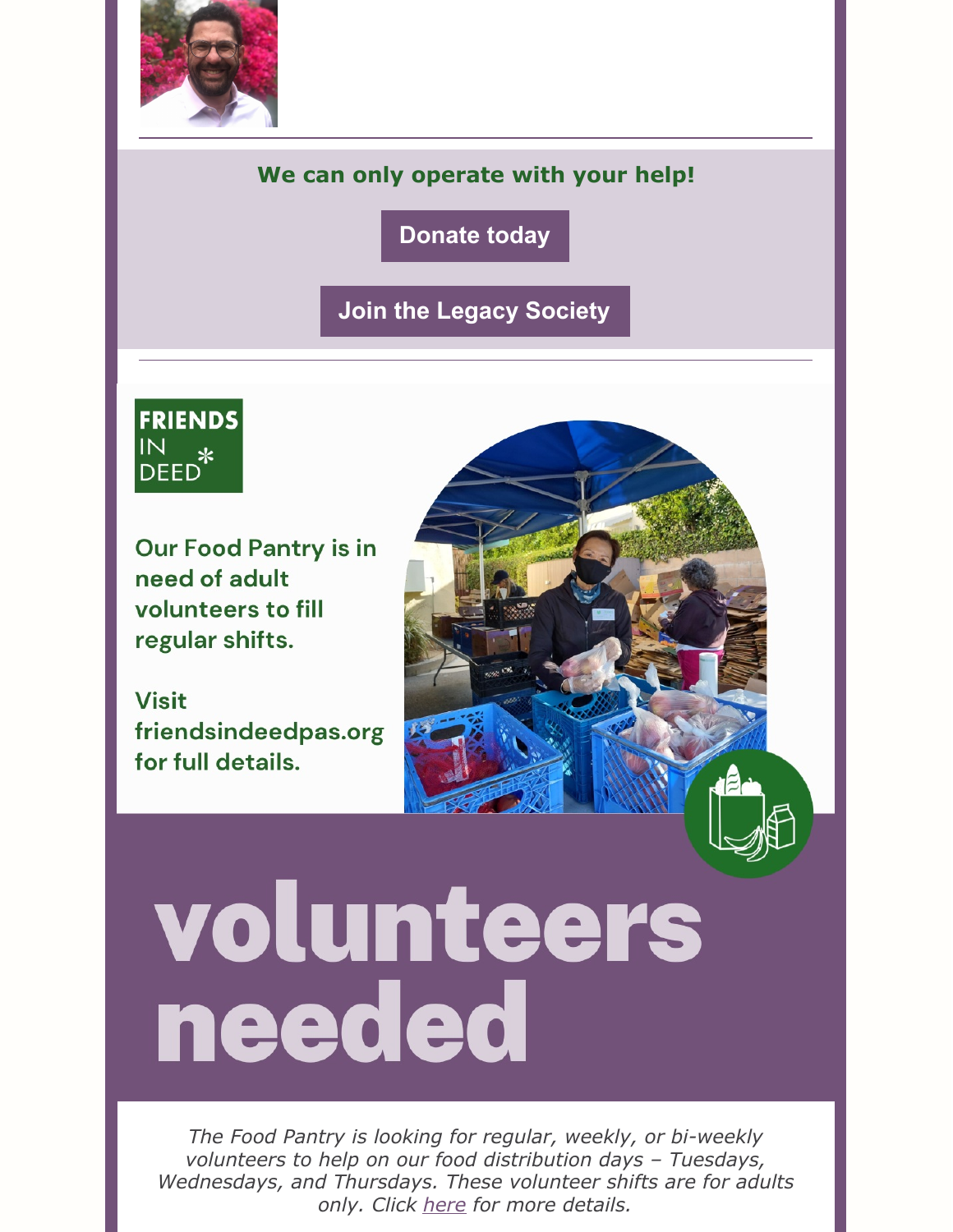



# **The Tuna Fairy!**

We asked and you answered: the Amazon tuna fairy delivered a bounty of canned tuna and other items from our Amazon Wish List to the Food Pantry this week!! Read [more...](https://www.facebook.com/FriendsInDeedPas/posts/pfbid02DPtNhpRvCHqcBy7fzgqjWKmJJteBVQDtwbTF5zgkaXP466MDTCZZt11w6oeNs3C9l)



## **Sweet Treats!**

We love making new friends! SusieCakes Bakery reached out to our Food Pantry regarding donations of cupcakes and cookies. Read [more...](https://www.facebook.com/FriendsInDeedPas/posts/pfbid02A61D7jMu3wxdQmmt5DvkJ8QJSMYcDAqgMJ6MecyPKaRLe3iCEvgworJffUZqWzVUl)

## **Beautifying FID House**

Local artist Michelle Maestas Simonsen has beautified our area for FID! She has worked tirelessly for months to paint this beautiful mural on the back of the bus stop in front of FID house. Read [more...](https://www.facebook.com/FriendsInDeedPas/posts/pfbid02ofcshLiocNQ6JxwVeeZoB5Dc8mnwRFkcuTWeC3vi1RU9dFYGVMMhuad7wCqeDiCSl)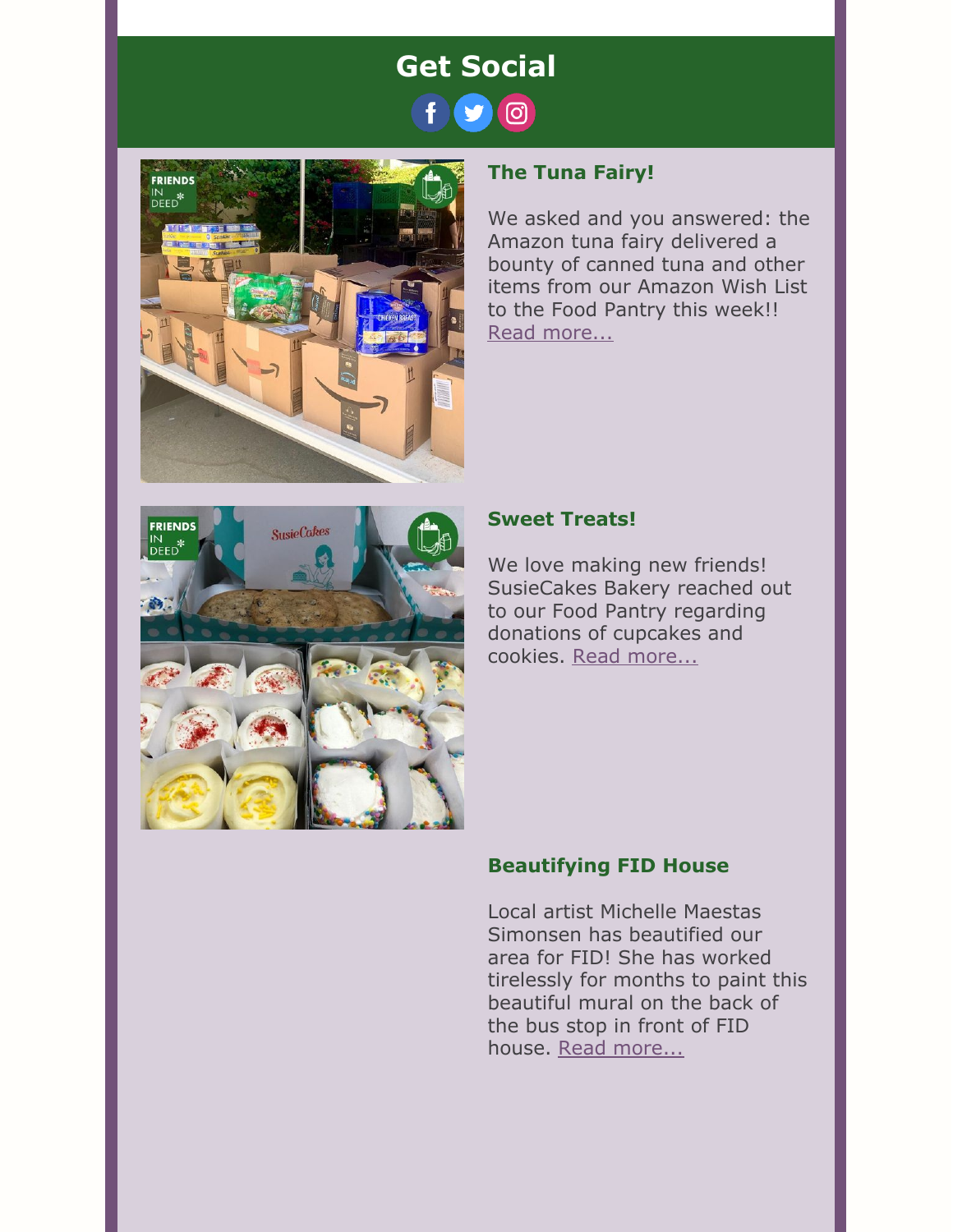

# **News and Events**

### **Backpack and School Supply Drive!**

We ask you to help us by dropping off donations of backpacks and school supplies to Friends In Deed House. Donations will be accepted between 9am and 3pm on the following days only: Thursday, Friday & Saturday, June 30, July 1 & July 2; Thursday & Friday, July 7 & 8; Saturday, July 16; Thursday & Friday, July 21 & 22.

For more information and printable list, click [here](https://friendsindeedpas.org/wp-content/uploads/2022/06/back-to-school-letter-and-list.pdf).



T: 626-797-2402 lnas orn

#### **Friends In Deed**

Mail: P.O. Box 41125<br>Pasadena, CA 91114-8125

Site: 444 E. Washington Blvd.<br>Pasadena, CA 91104

#### 2022-2023 Back-to-School Backpack & **School Supply Drive**

#### Dear Friends.

As the school year ends and summer approaches, we are looking forward to making a fresh start in the fall. The Food Pantry community is pleased that our young students will again return to be with their friends and teache

Our FID families continue to face many financial challenges including frustrations over rising  $_{\rm {Per}}$  . An alternative boundary co-State many manufary and<br>apply shortages. Economic instability and the pervasive uncertainties of our time make it even more difficult for families to prepare their children for the ne

Your participation is more important than ever. Your help and support are imperative to the success of this special event. We cannot do it without you.

Every year, we come to you, our Friends In Deed family, to help us make the Back-to-School Backpack & School Supply Drive a success. Last year, we gratefully distributed over 330 backpacks filled with school supplies to s

We hope that you will join us in this effort!

On two consecutive Saturdays, July 30 and August 6, we will be distributing backpacks and Ou two counsecutor solutions, o say to a dar August of, we will be displayed solutions of the Supplies to families in our community. We ask you to help us by dropping off donations to the Friends In Deed house, located at

Donations will be accepted between 9am and 3pm on the following days only:

Thursday, Friday & Saturday, June 30, July 1 & July 2<br>Thursday & Friday, July 7 & 8<br>Saturday, July 16<br>Thursday & Friday, July 21 & 22